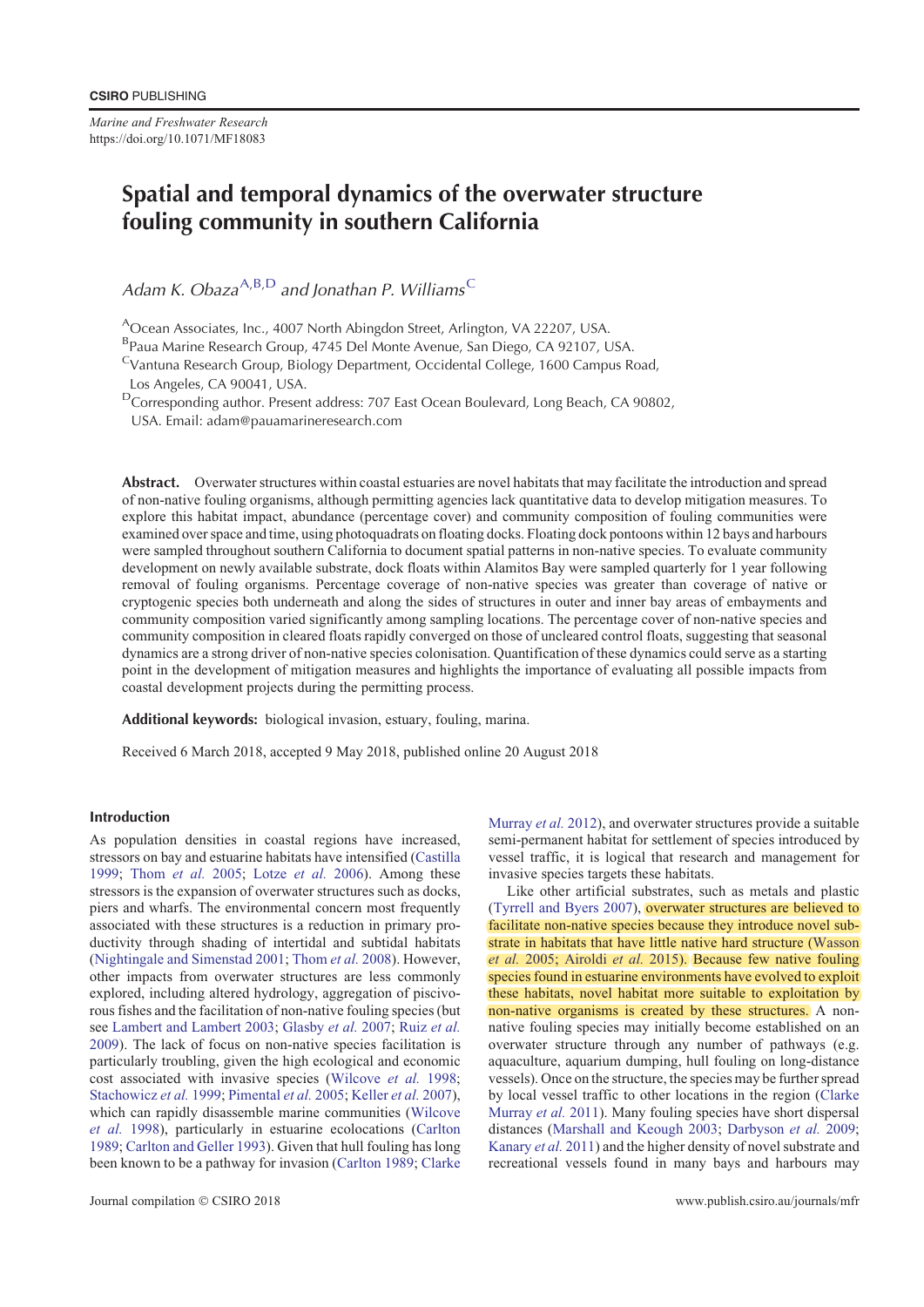further facilitate spread. Furthermore, as fouling species may exhibit seasonal reproduction ([Bates 2005](#page-8-0)), the timing of structure placement may expose it to greater propagule rain from non-native species. These introduced species may also expand into sensitive native habitats such as eelgrass ([Worcester](#page-10-0) [1994;](#page-10-0) [Carman and Grunden 2010\)](#page-8-0), kelp forest ([Miller](#page-9-0) *et al.* [2007\)](#page-9-0) and rocky reef [\(Bullard](#page-8-0) *et al.* 2007). Therefore, impacts are not limited to the immediate vicinity of overwater structures and may cause wide-ranging ecosystem damage.

Overwater structure development is regulated in the United States under Section 10 of the *Rivers and Harbors Act* and may be influenced during consultation by the essential fish habitat provisions in the *Magnuson–Stevens Fishery Conservation and Management Act* and the *Endangered Species Act*, among other statutes. At present, little consideration is given during the planning process to the potential for increased abundance of non-native species. Many factors are likely to be responsible for the current situation, including a lack of awareness, perceived inability to effect change and need for additional data on fouling species dynamics on overwater structures. Because it is likely that fouling communities vary on the basis of seasonality, prevalence of invasion pathways such as vessel traffic and various other abiotic and biotic factors, capturing variability provides a more complete representation of non-native species footprint throughout a region. Additional information on nonnative fouling-species colonisation across space and time will help resource managers define the potential problem and identify a starting point from which to incorporate this issue into the regulatory process ([Gordon 1998](#page-8-0); [Manchester and Bullock](#page-9-0) [2000;](#page-9-0) [Hejda and Pysek 2006](#page-8-0)) and potentially identify locations and times of the year (i.e. the importance of initial conditions to structuring the fouling community) that may be at greater risk of non-native species colonisation.

Although it has previously been documented that overwater structures facilitate non-native species [\(Airoldi](#page-8-0) *et al.* 2015), the goal of the present study is to identify spatial and temporal patterns in the fouling communities on overwater structures throughout a highly developed coastal region, the Southern California Bight. Southern California contains many bays and harbours interconnected by boat traffic, with a high density of overwater structures [\(NMFS 2013\)](#page-9-0). For example, Newport Bay contains  $\sim$  16.99 ha, San Diego Bay 213.67 ha and Mission Bay 7.28 ha of overwater coverage [\(NMFS 2013](#page-9-0)). Newport Bay has gained  $\sim$  0.4 ha in the past 10 years (National Marine Fisheries Service, unpubl. data). Although these acreages may not be substantial when compared with the total bay area, they may be sufficient for continued facilitation of non-native species. The present study aims to quantify the density of non-native species on overwater structures, specifically floating docks, throughout southern California, and their variation with respect to basic habitat variables. In addition, the study shows how non-native fouling species colonise a novel overwater structure under varying conditions. We expect density of non-native species to be high throughout the region and vary across sampling sites on the basis of site-specific dynamics. Furthermore, we expect non-native species density to increase rapidly on simulated novel overwater structure. Results may form the basis for potential offsetting measures in response to continued development of overwater structures in bays and harbours.



**Fig. 1.** Map of surveyed harbours in the spatial study: Santa Barbara Harbor (1), Ventura Harbor (2), Channel Islands Harbor (3), Marina del Rey (4), Port of Los Angeles (5), Alamitos Bay (6), Huntington Harbor (7), Newport Bay (8), Big Fisherman's Cove (9), Oceanside Harbor (10), Mission Bay (11) and San Diego Bay (12).

## **Materials and methods**

#### *Spatial survey*

The fouling invertebrate (i.e. sessile organisms) and algal fouling communities on overwater structures were sampled at 12 locations throughout southern California (Fig. 1). Although structure design and material differed among sites, all were pontoon-supported floating docks. Where system characteristics allowed, two docks were sampled in 'inner bay' and 'outer bay' locations to capture communities both close and distant in proximity to the entrance channel. This survey effort was possible in all but Oceanside Harbor and Big Fisherman's Cove where no inner bay site was present. It was expected that inner and outer bay locations would experience varying abiotic conditions, such as flow. Although no data were collected on circulation at inner and outer bay sites, maximum ebb velocity was recorded as  $0.29 \text{ m s}^{-1}$  at the outer bay site in Port of Los Angeles and  $0.13 \text{ m s}^{-1}$  at inner bay site ([Seabergh and Outlaw](#page-9-0) [1984\)](#page-9-0). [Largier](#page-9-0) *et al.* (1997) found that water-residence time in the vicinity of the San Diego inner bay site was  $\sim$  20 days longer than it was in the outer bay location. Fouling community data were collected using photoquadrats by divers on SCUBA  $(20 \times 20 \text{ cm})$  placed haphazardly and taken with an Olympus Tough 8010 (Olympus China Inc., Beijing, P.R. China) on its 'Underwater Wide 1' setting with flash on. All photoquadrats were taken on permanently subtidal pontoons no more than 1 m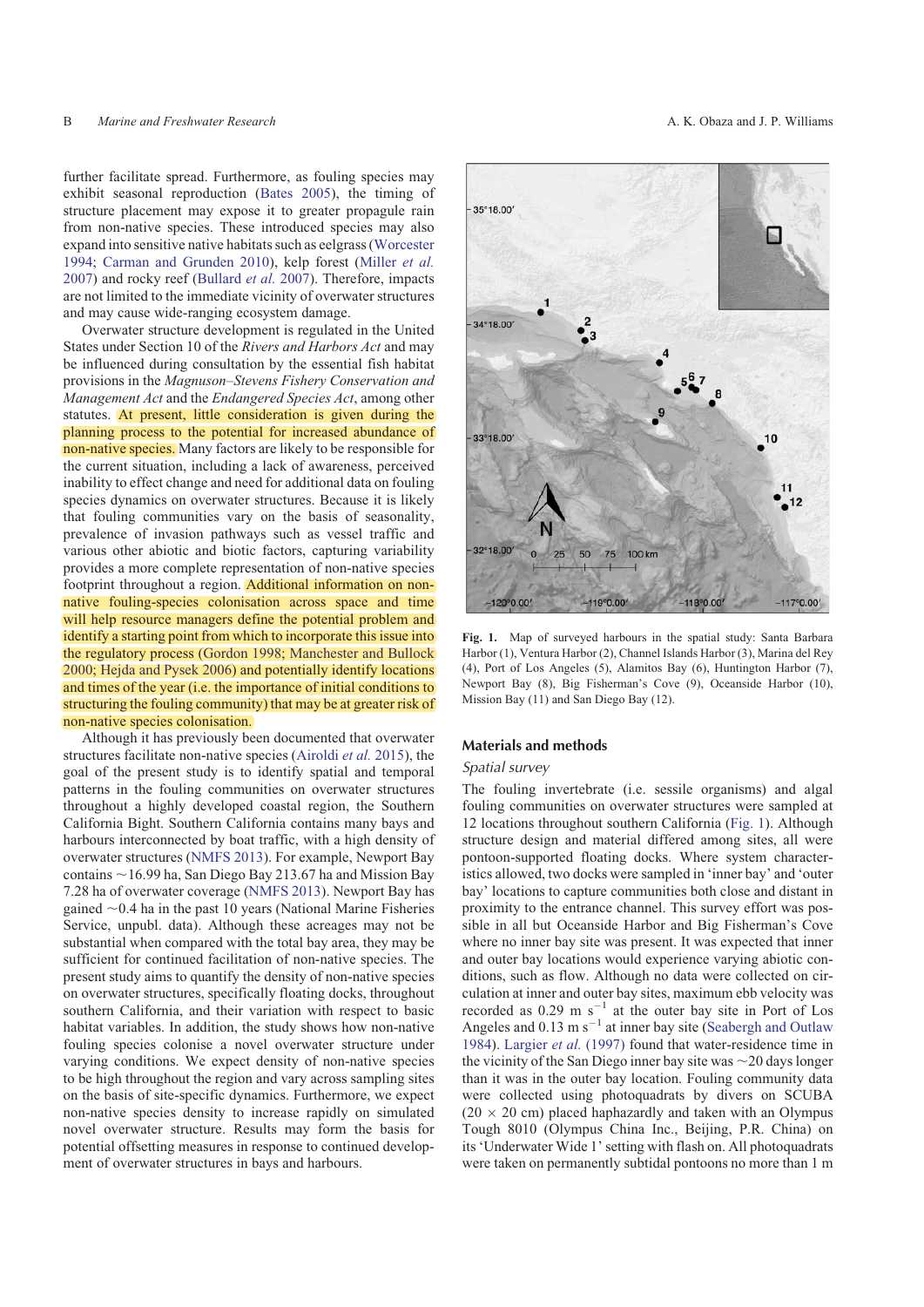below the water line. The tidal range in southern California is  $\sim$  2.13 m and all docks were located in areas at least 2.44 m deep. At least three images were taken along the side of the structure and at least two were taken underneath by divers swimming under the dock and placing the photoquadrat against the structure and shooting the camera upwards. Data were collected once at each site from March through October, which is generally considered the high growth season for aquatic vegetation (the authors know of no similar season for invertebrates) in southern California, to limit seasonal variability ([NMFS 2014\)](#page-9-0). On several occasions, tissue samples were collected to share with taxonomic experts for identification assistance.

Data were analysed using the Coral Point Count program (CPC; [Kohler and Gill 2006](#page-9-0)). Using CPC, 50 random points were displayed across each image and the organism underneath each point was identified to the lowest taxonomic level possible and assigned as native, non-native or cryptogenic (i.e. it is unknown whether the species is native or introduced). In cases where no identifying characteristics were visible, the species was recorded as unknown. Percentage cover for each species was calculated by multiplying the number of points that intersected with an individual of that species by two. Images and tissue samples were sent to taxonomic experts to assist in identification. However, this was not possible for every picture and, given the large volume of images in the study, some tradeoffs were necessary. For example, differentiating between the native *Halichondria panicea* (Pallas, 1766) and non-native *H. bowerbanki* (Burton, 1930) was not possible from an image, and colonies were sufficiently common to preclude that level of tissue analysis. In these cases, individuals were listed as cryptogenic.

#### *Temporal study*

So as to evaluate non-native fouling-species colonisation of overwater structures over time, the fouling community was cleared from a subset of floats in Alamitos Bay to simulate a novel structure. Within Alamitos Bay marina, the following two bay locations were established: (1) an 'outer bay' location close to the channel entrance and (2) an 'inner bay' location positioned in the back portion of the marina. Collecting data at outer and inner bay locations was intended to capture the effect of abiotic differences on colonisation of non-native species. At each location, four experimental floats were cleared ('removal'), and four similarly sized floats were labelled as controls ('control'). Floats were  $\sim$ 1 m wide by 1.5 m deep and 0.2 m high. The side and bottom of removal floats were cleared of fouling organisms to ensure that recolonisation would not occur through vegetative growth. Removals were performed in January 2013 ('winter'), whereas a second, independent set was cleared of growth in July 2013 ('summer') to incorporate seasonality into the study design. Floats cleared in winter and summer were located in adjacent slips at each bay location, each with an equal number of unaltered control floats. Floats were sampled with photoquadrats (20  $\times$  20 cm) quarterly for the following year. That is, each float was sampled at 3 months  $'(Q1'), 6$  months  $'(Q2'), 9$  months  $'(Q3')$  and 12 months  $'(Q4')$ following the start of each seasonal experiment. During sampling, a random-number table was used to determine the location (i.e. distance from the edge) where each picture would be taken.

Random quadrat placement enabled capture of community variability within the float and made for a more comprehensive comparison. Images of the side and underside of each float were taken and analysed in CPC, using the same approach as in the spatial study.

## *Data analysis*

The mean percentage covers of native and non-native fouling species in the spatial study were compared across all sampling locations with a matched paired Student's *t*-test. The effects of bay location and substrate orientation (side or underneath) were compared using a nested ANOVA where docks were nested within the sampling location. The effects of bay location and sampling system on fouling-community composition were assessed using permutational multivariate ANOVA (PERMA-NOVA) where only species present on at least 10% of docks were included to minimise bias from rare species. All data were analysed in R (ver. 3.0.1, R Foundation for Statistical Computing, Vienna, Austria, see [http://www.R-project.org,](http://www.R-project.org) accessed 1 July 2014).

To account for differences in photoquadrat orientation, percentage cover of all species was averaged using an equal ratio of side to underside photoquadrats for each float. Cover of non-native species was compared between removal and control floats for each quarterly sampling period by using Welch's twosample *t*-tests at all combinations of winter–summer starting seasons and inner bay–outer bay locations. Using this approach, it was possible to determine the sampling period at which nonnative coverage was indistinguishable between control and cleared floats. Data were not relativised for proportion of nonnatives as a percentage of total fouling coverage for this analysis because we sought to evaluate gross coverage of non-native species as a function of time. Two-dimensional, non-metric multidimensional scaling (nMDS) was used to examine communities for each float, using the 'metaMDS' function in the 'vegan' package (J. Oksanen, F. G. Blanchet, R. Kindt, P. Legendre, P. R. Minchin, R. B. O'Hara, G. L. Simpson, P. Solymos, M. H. H. Stevens, and H. Wagner, see [https://cran.r](https://cran.r-project.org/web/packages/vegan/index.html)[project.org/web/packages/vegan/index.html](https://cran.r-project.org/web/packages/vegan/index.html), accessed 1 July 2014) in R (R Foundation for Statistical Computing, see [http://](http://www.R-project.org) [www.R-project.org](http://www.R-project.org)). Community structure for each float was assessed using arcsine square root-transformed percentagecover values. Differences in fouling-community composition (PERMANOVA) and similarity percentages (SIMPER) of control and removal floats by quarterly sampling period among all combinations of winter–summer experiments and inner bay– outer bay locations were respectively determined using the 'adonis' and 'simper' functions in the 'vegan' package in R (see<https://cran.r-project.org/web/packages/vegan/index.html>).

## **Results**

## *Spatial*

In total, 266 photoquadrats were taken at 44 docks in 12 locations throughout southern California during the spatial study. Percentage cover of non-native species was significantly higher than that of native or cryptogenic species on sampled docks throughout the region [\(Fig. 2;](#page-3-0)  $t = 7.56$ , d.f.  $= 43$ ,  $P < 0.001$ ). Eleven of the locations sampled had a higher percentage cover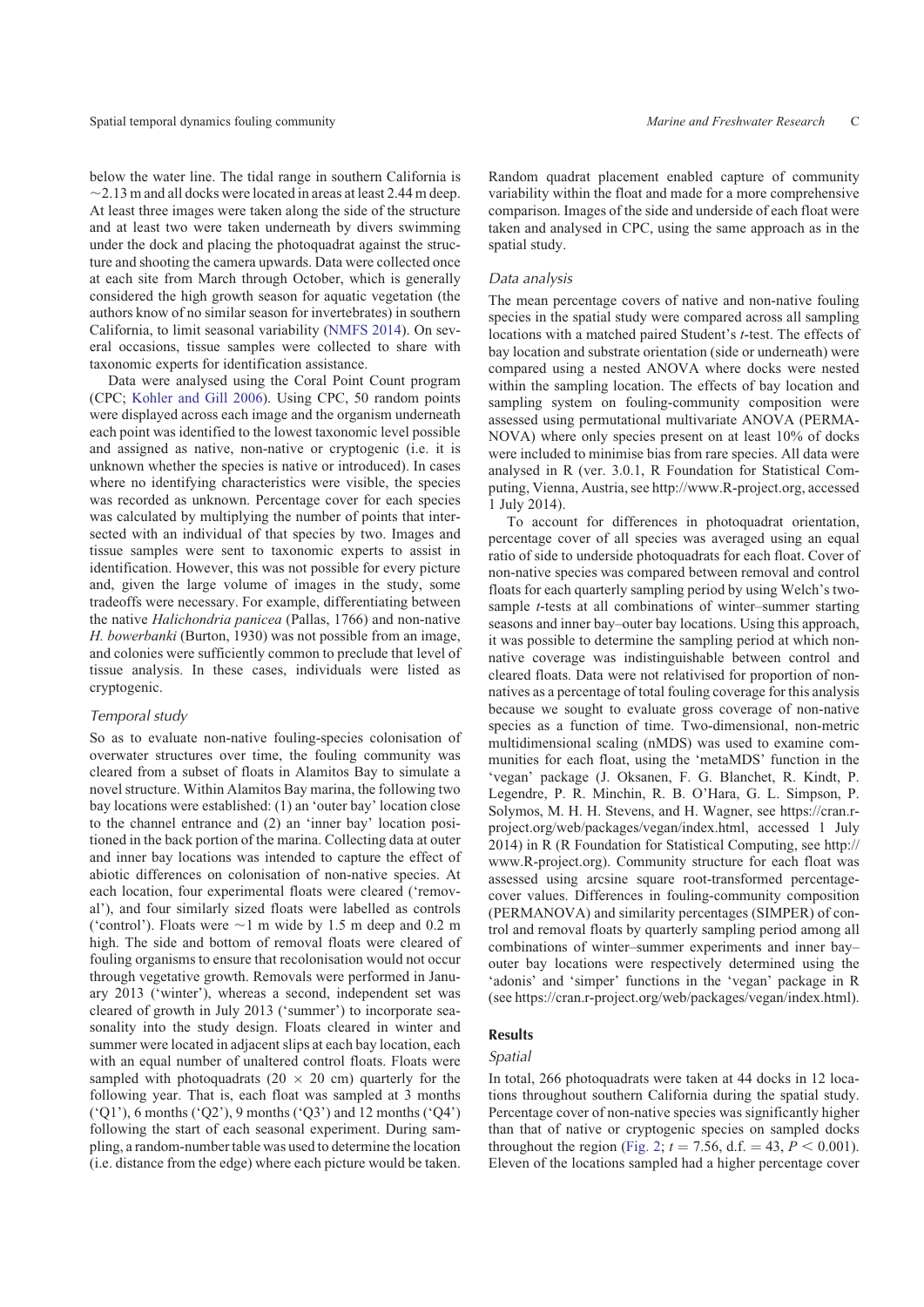<span id="page-3-0"></span>of non-native species than native species. Channel Islands Harbor was the lone exception. The most dominant species included the non-native *Mytilus galloprovincialis* (Lamarck, 1819), *Watersipora subtorquata* (Soule and Soule, 1968) and cryptogenic *Halichondria* spp. (Table 1). A full table of all species encountered during sampling by location is found in [Appendix 1.](#page-11-0) The coverage of non-native species was frequently, but not universally, higher underneath docks than along the side  $(F_{12,64} = 5.534, P \le 0.001)$ . Docks in outer bay locations typically had a higher coverage of non-native species than did those in inner bays ( $F_{10,20} = 3.206$ ,  $P = 0.013$ ); however, Mission Bay was the only site with a greater non-native coverage in an inner bay location. This was a result of a high coverage of the nonnative tunicate, *Polyandrocarpa zorritensis* (Van Name, 1931), on docks in the inner bay location of Mission Bay.



Fig. 2. Abundance of four major fouling groups, namely bare or unidentified (black), cryptogenic (80% grey), native (60% grey) and non-native (40% grey), averaged across sampled docks in each system.

PERMANOVA indicated that the fouling community differed significantly by system, bay location and their interaction (Fig. 3;  $F_{11,22} = 6.77$ ,  $P = 0.001$ ;  $F_{1,22} = 9.14$ ,  $P = 0.001$ ;  $F_{9,22} = 4.35, P = 0.001$ . Additional findings of interest from the spatial study included apparent southern range expansions of the non-native serpulid tubeworm *Ficopomatus enigmaticus* (Fauvel, 1923) located in Newport Bay, Huntington Harbor and San Diego Bay (previously known primarily north of Point Conception but also Port of Los Angeles; [Pernet](#page-9-0) *et al.* 2016).

#### *Temporal*

Over the course of the temporal study, 326 photoquadrats were taken at 32 floats during six sampling events. Non-native species



**Fig. 3.** Non-metric multidimensional scaling (NMDS) plot of community composition at docks within each sampling site. Solid circles represent inner bay areas and open circles represent outer bay. The two Mission Bay docks standing out from the rest were dominated by the non-native colonial tunicate, *Polyandrocarpa zorritensis*.

| Species                                                   | Mean percentage cover | Taxonomic group | Species status | Locations present |
|-----------------------------------------------------------|-----------------------|-----------------|----------------|-------------------|
| Mytilus galloprovincialis                                 | 12.1                  | Bivalvia        | Non-native     | 12                |
| Watersipora subtorquata                                   | 7.5                   | <b>Bryozoa</b>  | Non-native     | 12                |
| Halichondria spp.                                         | 3.9                   | Porifera        | Cryptogenic    | 12                |
| Diplosoma listerianum (Milne-Edwards, 1841)               | 3.9                   | Tunicata        | Non-native     | 10                |
| Ciona spp.                                                | 3.4                   | Tunicata        | Non-native     | 10                |
| Dictyota flabellate (Collins, 1901)                       | 3.2                   | Phaeophyceae    | Native         |                   |
| Zoobotryon verticillatum (Delle Chiaje, 1822)             | 2.9                   | <b>Bryozoa</b>  | Non-native     | 11                |
| Grateloupia spp.                                          | 2.3                   | Rhodophyta      | Non-native     |                   |
| Polyandrocarpa zorritensis                                |                       | Tunicata        | Non-native     |                   |
| Spirorbidae                                               |                       | Annelida        | Cryptogenic    | 11                |
| <i>Botrylloides diegensis</i> (Ritter and Forsythe, 1917) | 1.8                   | Tunicata        | Non-native     | 11                |
| Bugula neritina (Linnaeus, 1758)                          | 1.6                   | <b>Bryozoa</b>  | Non-native     |                   |
| Haliclona spp.                                            | 1.3                   | Porifera        | Native         |                   |
| Botrylloides violaceous (Oka, 1927)                       | 1.2                   | Tunicata        | Non-native     | 9                 |
|                                                           |                       |                 |                |                   |

**Table 1. The most dominant fouling species, on the basis of mean percentage cover across all systems, are summarised over all 12 sampling sites** All species were found both on the side of and underneath the structure, with the exception of the two macroalgae species that were found only on the side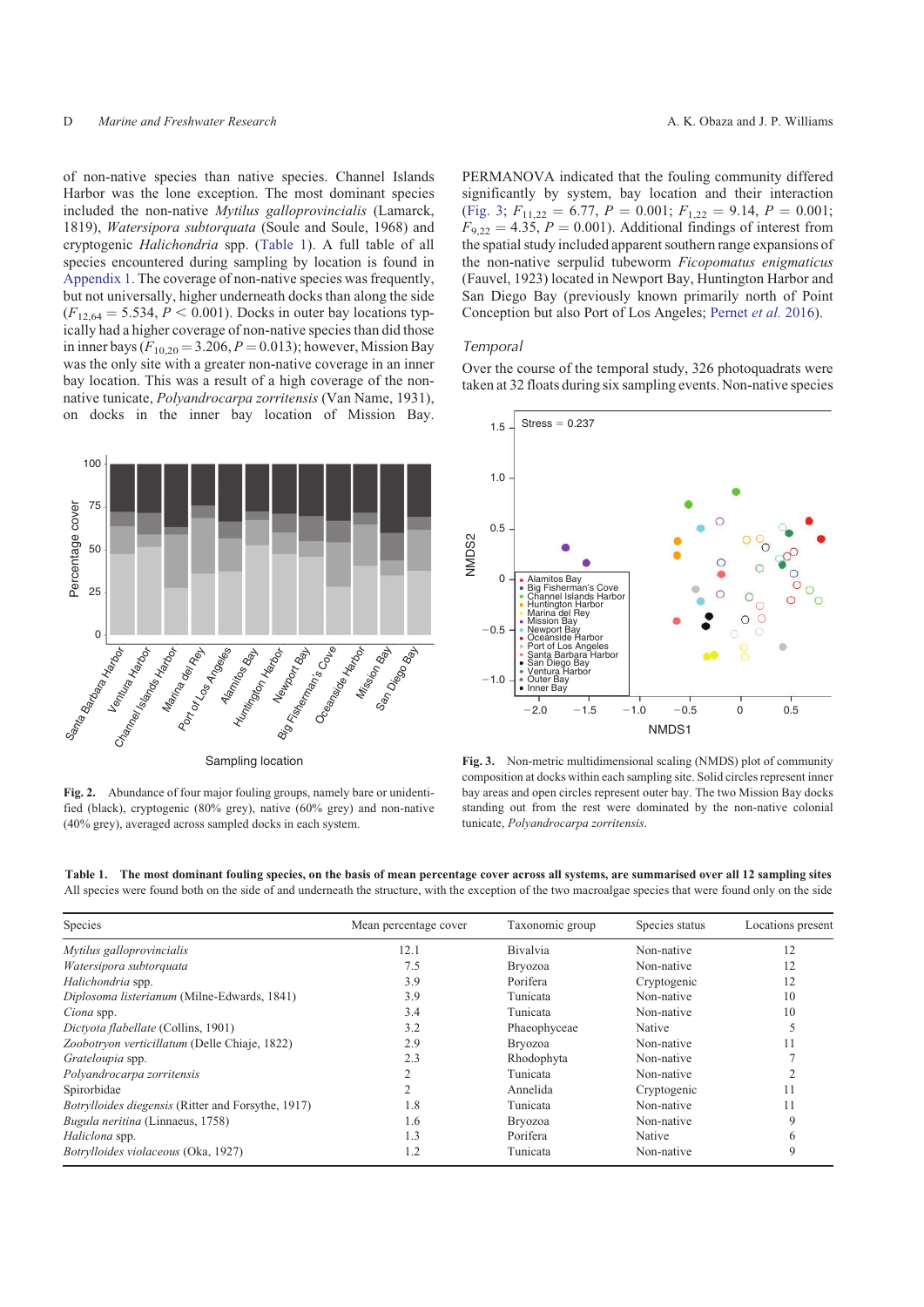quickly (i.e. by the first sampling event) recolonised removal floats in both inner and outer bay locations, regardless of which season the experiment began. Removal floats did not have a significantly different cover of non-native species than did control floats during any post-removal sampling period with the exception of the inner bay floats from the winter experiment during Q1 (Table 2, [Fig. 4](#page-5-0)). Fouling communities on the removal floats showed quick and permanent recovery (e.g. nonsignificant differences in community structure from the control) in the inner bay for both seasonal experiments ([Table 3](#page-5-0), [Fig. 5](#page-6-0)). However, in the outer bay, the communities never exhibited non-significant differences in consecutive quarterly sampling periods for either seasonal experiment and showed no apparent recovery by the end of the study. SIMPER analyses consistently identified the main drivers of significant community differences between control and removal floats in the outer bay as a higher cover of *Mytilus galloprovincialis* (mean contribution to dissimilarity: 19%) at control sites and a higher cover of *Watersipora subtorquata* (9%), bare substrate (7%), *Halichondria* spp. (6%), *Bugula neritina* (5%) and *Amathia verticillata* (5%) at removal sites.

#### **Discussion**

The dominance of non-native species in the fouling community of overwater structures in southern California found in the present study is consistent with the results of similar studies in the literature that have shown greater abundances of non-native fouling organisms on artificial structures in bays and harbours ([Lambert and Lambert 1998](#page-9-0); [Glasby](#page-8-0) *et al.* 2007; [Tyrrell and](#page-10-0) [Byers 2007\)](#page-10-0). Only the following two locations did not follow this trend: Channel Islands Harbor had more coverage of native

**Table 2. Welch's two-sample t-test table comparing percentage of non-native cover between control and removal floats during each sampling period by bay location and starting season in Alamitos Bay** The control floats had a significantly higher cover of non-native species than the removal floats only for the winter removal experiment at the inner bay site in Q1. Significant differences  $(P < 0.05)$  between treatments (at  $\alpha$  = 0.05) are denoted by an asterisk

| Bay location | Starting<br>season | Sampling<br>period | d.f. | $\bar{t}$      | $P$ -value |
|--------------|--------------------|--------------------|------|----------------|------------|
| Inner bay    | Summer             | Q1                 | 6    | $\overline{2}$ | 0.092      |
| Inner bay    | Summer             | Q <sub>2</sub>     | 6    | 1.84           | 0.116      |
| Inner bay    | Summer             | Q <sub>3</sub>     | 4.33 | 0.11           | 0.919      |
| Inner bay    | Summer             | Q4                 | 5.96 | $-0.11$        | 0.919      |
| Inner bay    | Winter             | Q1                 | 2.99 | 4.76           | $0.018*$   |
| Inner bay    | Winter             | Q2                 | 5.99 | $-0.26$        | 0.803      |
| Inner bay    | Winter             | Q <sub>3</sub>     | 4.03 | $-1.13$        | 0.321      |
| Inner bay    | Winter             | Q4                 | 4.13 | 1.05           | 0.352      |
| Outer bay    | Summer             | Q1                 | 3.07 | 1.66           | 0.194      |
| Outer bay    | Summer             | Q <sub>2</sub>     | 6    | 2.43           | 0.051      |
| Outer bay    | Summer             | Q3                 | 5.07 | 0.81           | 0.457      |
| Outer bay    | Summer             | Q4                 | 2.58 | $-0.96$        | 0.418      |
| Outer bay    | Winter             | Q1                 | 4.75 | 0.18           | 0.866      |
| Outer bay    | Winter             | Q <sub>2</sub>     | 5.64 | $-1.69$        | 0.145      |
| Outer bay    | Winter             | Q3                 | 6    | 2.08           | 0.083      |
| Outer bay    | Winter             | Q4                 | 5.91 | 1.59           | 0.164      |

fouling organisms than non-native and the difference at Big Fisherman's Cove was close to zero. The structures in both these locations were immediately adjacent to rocky substrate, which was unique among other survey locations. Many overwater structures are built on soft-bottom habitats and are, therefore, isolated from generalist predators that inhabit rocky substrates and may consume non-native species [\(Dumont](#page-8-0) *et al.* 2011). In addition, Big Fisherman's Cove is located on Catalina Island and is more similar to an open coastline than any other location in the present study and is likely to receive lower volumes of vessel traffic than are harbours that house hundreds of vessels, which has been known to affect non-native species coverage (Page *[et al.](#page-9-0)* 2006). With the exception of those few areas that may harbour natural isolation or provide access to predators, overwater structures consistently increase the coverage of nonnative species in a given system.

The variation in fouling-community composition across space is surprising, given the high degree of connectedness by recreational vessels among most of these locations and the presence of dominant species at the majority of sites sampled. However, it is possible fouling organisms may inhibit or attract certain species on a seasonal basis ([Sutherland 1978\)](#page-9-0) and unmeasured abiotic or biotic factors within locations may have altered community composition ([Glasby 1998](#page-8-0); [Cifuentes](#page-8-0) *et al.* [2010\)](#page-8-0). We attempted to control for seasonality by collecting data only from March through October, but the level of sampling required to tease apart seasonality and other potential contributing factors was not feasible for the spatial study. However, seasonality was apparent in Alamitos Bay during the temporal sampling. Therefore, although many of the species may be shared throughout a region, local dynamics such as boat traffic ([Davenport and Davenport 2006\)](#page-8-0), hydrodynamics [\(Floerl and](#page-8-0) [Inglis 2003\)](#page-8-0) and water quality (Lenz *[et al.](#page-9-0)* 2011) further shape community structure and additional research into those factors may provide opportunities for minimising the opportunity for certain species to spread.

The higher abundance of non-native species in the outer bay areas in both the spatial and temporal studies may be the result of elevated vessel traffic, influence of marine conditions on larval recruitment, differences in water quality and availability of food. In the spatial study, non-native species were more abundant in the outer bay than inner bay structures, with the exception of Mission Bay, where the inner bay structures were almost uniformly covered by the non-native tunicate *Polyandrocarpa zorritensis*. If these results are interpreted through outer bay locations experiencing a higher flow than do inner bay locations, there are conflicting conclusions on the settlement and growth of non-native species by higher flow regimes in the literature, although there is consensus that flow will affect fouling-species recruitment [\(Judge and Craig 1997\)](#page-9-0). [Ritter](#page-9-0) *et al.* [\(2008\)](#page-9-0) found that locations with artificially reduced tidal flow are less likely to be invaded, whereas [Wasson](#page-10-0) *et al.* (2005) found fewer non-native species in high-flow areas of Elkhorn Slough, California. Several of the non-native species included in these studies (e.g. *W. subtorquata*, *B. neritina*) overlapped with the present work, although, more frequently, species were not found in each study, possibly explaining the differing results. Elkhorn Slough is also far less developed than were many of the sampling locations in our study and, therefore, may be less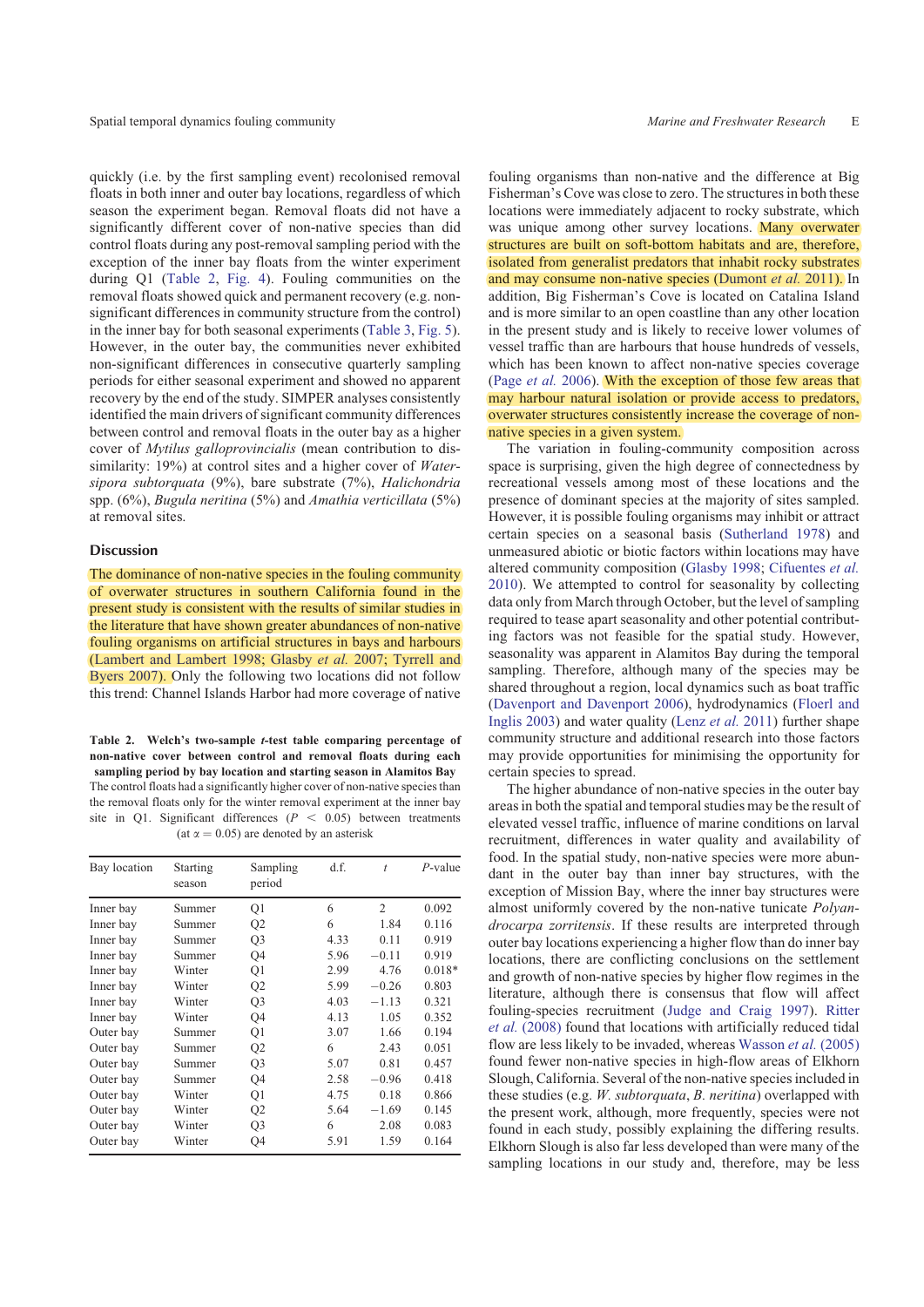<span id="page-5-0"></span>

**Fig. 4.** Non-native coverage at control and removal floats by sampling season for each starting season and bay location. Error bars are standard errors and asterisk indicates significant differences in non-native coverage among treatments.

## **Table 3. PERMANOVA comparisons of removal and control community structures during each sampling period by bay location and starting season in Alamitos Bay**

| Bay       | Starting | Sampling       | Dissimilarity | $\overline{F}$ | $R^2$ | $P$ -value |
|-----------|----------|----------------|---------------|----------------|-------|------------|
| location  | season   | period         | percentage    |                |       |            |
| Inner bay | Summer   | Q <sub>1</sub> | 37.9          | 1.21           | 0.17  | 0.376      |
| Inner bay | Summer   | Q <sub>2</sub> | 34.8          | 1.11           | 0.16  | 0.399      |
| Inner bay | Summer   | Q <sub>3</sub> | 39.3          | 0.86           | 0.12  | 0.529      |
| Inner bay | Summer   | Q4             | 34.5          | 1.11           | 0.16  | 0.412      |
| Inner bay | Winter   | Q <sub>1</sub> | 54.1          | 4.75           | 0.61  | 0.100      |
| Inner bay | Winter   | Q <sub>2</sub> | 33.9          | 1.37           | 0.19  | 0.159      |
| Inner bay | Winter   | Q <sub>3</sub> | 34.1          | 0.69           | 0.1   | 0.656      |
| Inner bay | Winter   | Q4             | 38.1          | 0.72           | 0.13  | 0.687      |
| Outer bay | Summer   | Q <sub>1</sub> | 52.1          | 4.4            | 0.47  | $0.029*$   |
| Outer bay | Summer   | Q2             | 39.9          | 4.28           | 0.42  | $0.029*$   |
| Outer bay | Summer   | Q <sub>3</sub> | 34.5          | 2.36           | 0.28  | 0.111      |
| Outer bay | Summer   | Q4             | 40.1          | 3.62           | 0.42  | $0.025*$   |
| Outer bay | Winter   | Q <sub>1</sub> | 48.5          | 1.74           | 0.23  | 0.130      |
| Outer bay | Winter   | Q <sub>2</sub> | 41.9          | 2.81           | 0.32  | $0.026*$   |
| Outer bay | Winter   | Q <sub>3</sub> | 41.2          | 1.79           | 0.23  | 0.112      |
| Outer bay | Winter   | Q4             | 31.4          | 3              | 0.33  | $0.037*$   |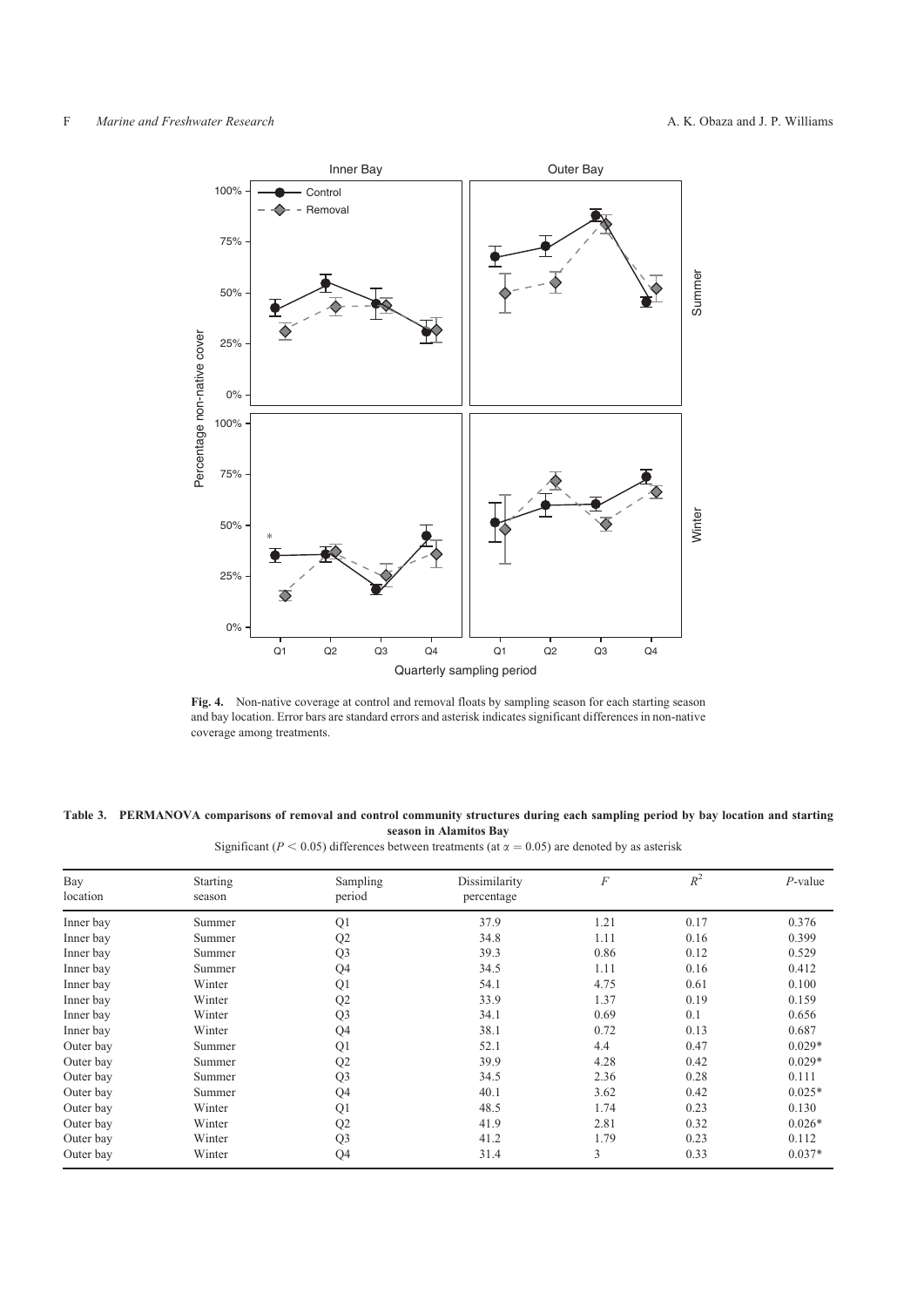<span id="page-6-0"></span>

**Fig. 5.** Non-metric multidimensional scaling (NMDS) plots of community structure by sampling period for Control and Removal floats by starting season and bay location.

comparable. This finding has implications for coastal development in that expansion of overwater coverage in outer bay areas of coastal embayments should be viewed with additional caution.

Non-native species quickly colonised removal floats at a coverage similar to that of control floats, suggesting a very short lag in facilitation of non-native species on simulated novel overwater structure habitat. [Altman and Whitlatch \(2007\)](#page-8-0) found that fouling plates cleared on a regular basis were colonised by non-native species much more rapidly than were plates that allowed succession to proceed without disturbance and [Floerl](#page-8-0) *et al.* [\(2005\)](#page-8-0) found that manual removal on boat hulls promoted fouling. Results of our study did not show a short-term increase in non-native species on removal floats, compared with control floats, but that may have been a result of the first sampling occurring multiple months after introducing cleared substrate rather than several weeks. Fouling species also exhibit high turnover rates (residence times of  $\leq 1$  year) that may reduce coverage differences between removal and control floats ([Sutherland and Karlson 1977](#page-10-0)). These results suggest that addition of a new structure will very quickly (within 3–6 months) support a coverage of non-native species similar to a structure that has existed for several years. Because non-native coverage did not reduce over time, the structures also create long-term habitat. Therefore, the positive relationship between overwater coverage and non-native species abundance exhibits only a small time-lag and is likely to be long term.

Larger changes occurred in community composition over time rather than across treatment groups in the temporal study. These communities change quickly and a climax community may not be achieved. Communities in the outer bay area differed more across treatments and over time, always remaining statistically dissimilar, regardless of when the removal floats were cleared of their fouling community. This result may be a consequence of higher propagule pressure from open water or less extreme conditions resulting from the likely higher water quality in areas more frequently flushed with ocean water that allowed continued development of the fouling community.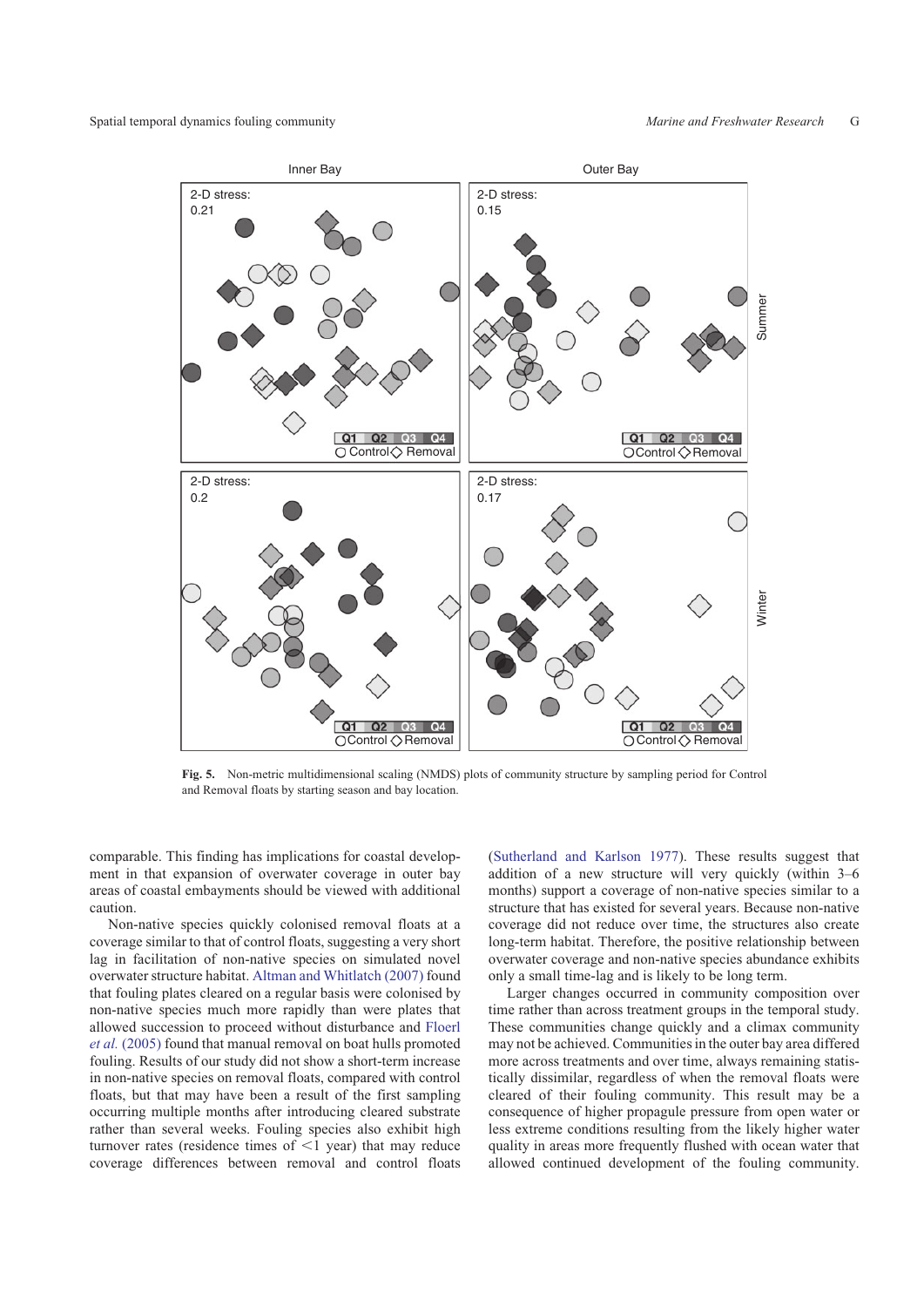Inner bay areas are more likely to experience extreme shifts in water quality (e.g. hypoxia) and turn over species more rapidly. Pati *et al.* [\(2015\)](#page-9-0) found that temporal shifts in fouling community were driven by water quality and salinity. Because salinity does not shift dramatically in the Mediterranean climate embayments found in southern California, the results from Pati *[et al.](#page-9-0)* [\(2015\)](#page-9-0) support our explanation of water quality driving more rapid community changes at inner bay sites. Because these communities do not progress into a later successional state, the removal and control compositions rapidly converged. Indeed, the main drivers for dissimilarity between floats in the outer bay are the high coverage of a climax community species (*Mytilus galloprovincialis*) on the control floats versus bare substrate and rapidly colonising non-native bryozoans (*Watersipora subtorquata*, *Bugula neritina*, and *Amathia verticillata*) on the removal floats. Moreover, consistent differences in control floats in inner bay areas over time suggest that shortterm abiotic drivers that may include seasonality and rapid changes in water quality are more dominant in structuring the community than is succession to a static climax community. An experimental transplant of developing fouling communities 12 km apart showed that community structure converged on that of the destination site over time ([Vieira](#page-10-0) *et al.* 2018), supporting the importance of location in community structure. These results showed that both bay location and seasonality are stronger drivers of community structure than is extended development on a novel habitat.

Space is often considered the primary limiting resource in fouling communities ([Stachowicz](#page-9-0) *et al.* 2002) and non-native fouling species represented in the present study are known to be excellent competitors for this resource [\(Howes](#page-9-0) *et al.* 2007; [Lutz-](#page-9-0)[Collins](#page-9-0) *et al.* 2009). However, there are other mechanisms through which non-native fouling species in southern California may have a competitive advantage over native species, because many of the study sites from this work are located in highly urbanised watersheds that often exhibit poor water quality ([Kamer](#page-9-0) *et al.* 2001; [Ackerman and Schiff 2003](#page-8-0)). Non-native fouling organisms are better able to survive in polluted environments, particularly in those with high copper concentrations, as is the case in areas with vessels that use copper-based antifouling paint [\(Crooks](#page-8-0) *et al.* 2011) and low dissolved oxygen ([Jewett](#page-9-0) *et al.* [2005](#page-9-0)). [Svensson and Marshall \(2015\)](#page-10-0) showed that food is also an important driver of fouling-community structure. Nonnative fouling species are more adept at filtering picoplankton ([Comeau](#page-8-0) *et al.* 2015), a subset of the plankton community that is  $0.2-2$  µm and more abundant in eutrophic locations, such as those studied in the present work [\(McLaughlin](#page-9-0) *et al.* 2014). The interpretation of our results along with the environmental factors that facilitate proliferation of non-native species suggest multiple approaches that could mitigate for placement of additional or larger overwater structures in southern California, including exploration of alternate hull-fouling paints as non-native fouling organisms, such as the common *Watersipora subtorquata*, may be resistant to them [\(Piola and Johnston 2006\)](#page-9-0) along with other alterations to the watershed that improve water quality and impede spread of non-native species.

The present study differed from many similar efforts on colonisation of artificial structures by non-native species in that percentage cover was collected as opposed to presence–absence of species in rapid assessment surveys ([Lambert and Lambert](#page-9-0) [1998;](#page-9-0) [Cohen](#page-8-0) *et al.* 2005). There is a tradeoff in the two approaches in that the former provides greater information on habitat utilisation, whereas the latter allows increased taxonomic resolution and increased sampling intensity. However, even by using a sampling approach that leads to a lower sampling intensity, range expansion of *Ficopomatus enigmaticus* was still detected in the present study. This result suggests that monitoring overwater structures, even on a limited scale, would still be useful for detecting novel invasions. Density data on non-native fouling species also provide the means to evaluate community dynamics and the reproductive potential for further spread. Previous studies detected facilitation of non-native species by overwater structures, whereas the present work went further to identify trends in various non-native species in novel locations, and their potential for spread into adjacent sensitive habitats such as seagrass and rocky reefs. That is, future nonnative species may first be detected on overwater structures and regular monitoring may give resource managers time to prepare a response.

Measurements of density are also valuable when considered alongside recent work on the effect of diversity on filtration rates [\(Byrnes and Stachowicz 2009](#page-8-0); [Whalen and Stachowicz 2017](#page-10-0)). Increased diversity of fouling species leads to higher water filtration, which could have myriad ecosystem and economic effects [\(Ruesink](#page-9-0) *et al.* 2006; [Daigle and Herbinger 2009](#page-8-0)). Density would provide finer-scale information on the foulingcommunity composition, with particular attention being paid to species morphology ([Whalen and Stachowicz 2017](#page-10-0)) that could create a more accurate estimation of filtration than species richness. This information would be important when characterising the biotic drivers that affect ecosystem function. An analysis of filtration based on the structure of fouling communities found during the present study was beyond the intended project scope, but did represent a useful application for *in situ* density data.

Because coastal development and introductions of exotic species both continue to increase with time and this region experiences a higher invasion rate than do other regions in the United States ([Simkanin](#page-9-0) *et al.* 2016), future reductions in overwater coverage and non-native species are unlikely. However, quantifying the relationship between the expansion of overwater coverage and facilitation of non-native species, as was completed in the present study, is a necessary early step to a path forward in management of non-native species. For example, regular monitoring of overwater structures would allow for early response actions in the event a known, aggressive invader is detected. Alternatively, regulators may suggest offsetting measures, as mentioned above, such as mitigation for the nonnative species impacts from expansion of the existing overwater coverage. The authors are not aware of any existing compensatory mitigation programs for activities that may facilitate non-native species, although possibilities include removal of structures or debris that are more frequently inhabited by nonnative fouling organisms or financial contributions to larger control efforts. Regardless of the proposed approach, out of kind mitigation efforts often require quantitative data on expected impacts, which the present study has helped provide. Further research should explore changes in the structure design that may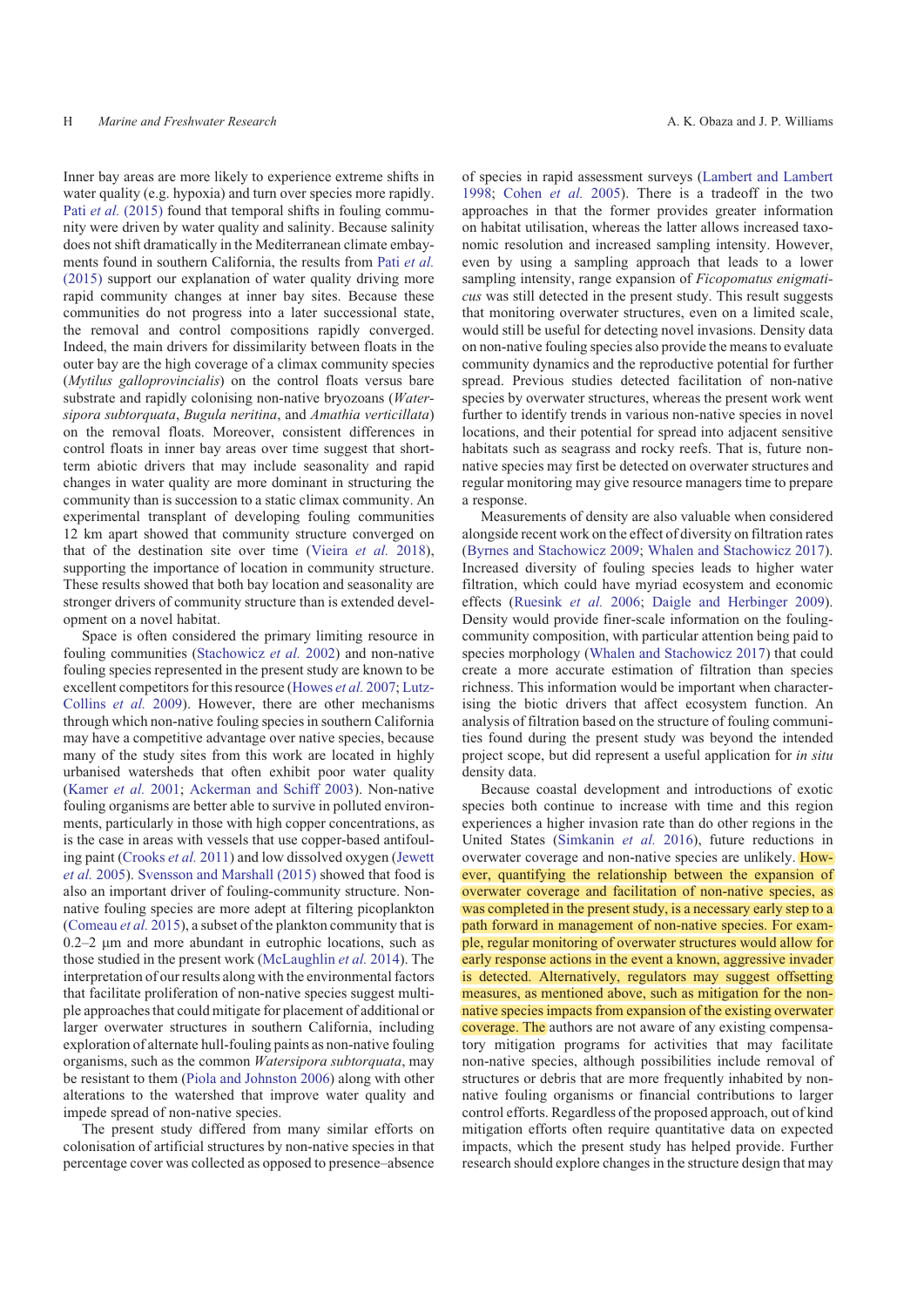<span id="page-8-0"></span>reduce non-native species coverage and quantify impacts to adjacent sensitive habitats to inform appropriate offsetting measures. Incorporating additional research along with improved awareness among resource managers would account for an underappreciated impact from an expansion of overwater coverage and are necessary to meet regulatory goals of maintaining ecosystem function in developed areas.

## **Conflicts of interest**

The authors declare that they have no conflicts of interest in the course of this study.

## **Declaration of funding**

This research did not receive any specific grant from funding agencies in the public, commercial or not-for-profit sectors.

#### **Acknowledgements**

The authors thank Jennifer Aleman-Zometa, Gwen Noda, Reni Rydlewicz, Daniel Studt and Brian Meux for assistance in data collection; Constance Gramlich and Kathy Ann Miller for assistance in species identifications; Rachel Clausing, Betsy Gladfelter and Teresa Mongillo for providing comments on early drafts of this manuscript; and Amanda Bird for assisting in figure creation. Additional thanks go to Eric Chavez and Bryant Chesney for assistance in several facets of this project.

#### **References**

- Ackerman, D., and Schiff, K. (2003). Modeling storm water mass emissions to the Southern California Bight. *Journal of Environmental Engineering* **129**(4), 308–317. doi[:10.1061/\(ASCE\)0733-9372\(2003\)129:4\(308\)](http://dx.doi.org/10.1061/(ASCE)0733-9372(2003)129:4(308))
- Airoldi, L., Turon, X., Perkol-Finkel, S., and Rius, M. (2015). Corridors for aliens but not for natives: effects of marine urban sprawl at a regional scale. *Diversity & Distributions* **21**, 755–768. doi:[10.1111/DDI.12301](http://dx.doi.org/10.1111/DDI.12301)
- Altman, A., and Whitlatch, R. B. (2007). Effects of small-scale disturbance on invasion success in marine communities. *Journal of Experimental Marine Biology and Ecology* **342**(1), 15–29. doi:[10.1016/J.JEMBE.](http://dx.doi.org/10.1016/J.JEMBE.2006.10.011) [2006.10.011](http://dx.doi.org/10.1016/J.JEMBE.2006.10.011)
- Bates, W. R. (2005). Environmental factors affecting reproduction and development in ascidians and other protochordates. *Canadian Journal of Zoology* **83**(1), 51–61. doi:[10.1139/Z04-164](http://dx.doi.org/10.1139/Z04-164)
- Bullard, S. G., Lambert, G., Carman, M. R., Byrnes, J., Whitlatch, R. B., Ruiz, G., Miller, R. J., Harris, L., Valentine, P. C., Collie, J. S., Pederson, J., McNaught, D. C., Cohen, A. N., Asch, R. G., Dijkstra, J., and Heinonen, K. (2007). The colonial ascidian *Didemnum* sp. A: current distribution, basic biology and potential threat to marine communities of the northeast and west coasts of North America. *Journal of Experimental Marine Biology and Ecology* **342**(1), 99–108. doi:[10.1016/J.JEMBE.](http://dx.doi.org/10.1016/J.JEMBE.2006.10.020) [2006.10.020](http://dx.doi.org/10.1016/J.JEMBE.2006.10.020)
- Byrnes, J., and Stachowicz, J. J. (2009). Short and long term consequences of increases in exotic species richness on water filtration by marine invertebrates. *Ecology Letters* **12**, 830–841. doi[:10.1111/J.1461-0248.](http://dx.doi.org/10.1111/J.1461-0248.2009.01339.X) [2009.01339.X](http://dx.doi.org/10.1111/J.1461-0248.2009.01339.X)
- Carlton, J. T. (1989). Man's role in changing the face of the ocean: biological invasions and implications for conservation of near-shore environments. *Conservation Biology* **3**(3), 265–273. doi[:10.1111/J.1523-1739.1989.](http://dx.doi.org/10.1111/J.1523-1739.1989.TB00086.X) [TB00086.X](http://dx.doi.org/10.1111/J.1523-1739.1989.TB00086.X)
- Carlton, J. T., and Geller, J. B. (1993). Ecological roulette: the global transport of nonindigenous marine organisms. *Science* **261**, 78–82. doi[:10.1126/SCIENCE.261.5117.78](http://dx.doi.org/10.1126/SCIENCE.261.5117.78)
- Carman, M. R., and Grunden, D. W. (2010). First occurrence of the invasive tunicate *Didemnum vexillum* in eelgrass habitat. *Aquatic Invasions* **5**(1), 23–29. doi[:10.3391/AI.2010.5.1.4](http://dx.doi.org/10.3391/AI.2010.5.1.4)
- Castilla, J. C. (1999). Coastal marine communities: trends and perspectives from human-exclusion experiments. *Trends in Ecology & Evolution* **14** (7), 280–283. doi[:10.1016/S0169-5347\(99\)01602-X](http://dx.doi.org/10.1016/S0169-5347(99)01602-X)
- Cifuentes, M., Krueger, I., Dumont, C. P., Lenz, M., and Thiel, M. (2010). Does primary colonization or community structure determine the succession of fouling communities? *Journal of Experimental Marine Biology and Ecology* **395**, 10–20. doi[:10.1016/J.JEMBE.2010.08.019](http://dx.doi.org/10.1016/J.JEMBE.2010.08.019)
- Clarke Murray, C., Pakhomov, E. A., and Therriault, T. W. (2011). Recreational boating: a large unregulated vector transporting marine invasive species. *Diversity & Distributions* **17**, 1161–1172. doi:[10.1111/](http://dx.doi.org/10.1111/J.1472-4642.2011.00798.X) [J.1472-4642.2011.00798.X](http://dx.doi.org/10.1111/J.1472-4642.2011.00798.X)
- Clarke Murray, C., Therriault, T. W., and Martone, P. T. (2012). Adapted for invasion? Comparing attachment, drag and dislodgment of native and nonindigenous hull fouling species. *Biological Invasions* **14**(8), 1651– 1663. doi[:10.1007/S10530-012-0178-0](http://dx.doi.org/10.1007/S10530-012-0178-0)
- Cohen, A. N., Harris, L. H., Bingham, B. L., Carlton, J. T., Chapman, J. W., Lambert, C. C., Lambert, G., Ljubenkov, J. C., Murray, S. N., Rao, L. C., Reardon, K., and Schwindt, E. (2005). Rapid assessment survey for exotic organisms in southern California bays and harbors and abundance in port and non-port areas. *Biological Invasions* **7**, 995–1002. doi[:10.](http://dx.doi.org/10.1007/S10530-004-3121-1) [1007/S10530-004-3121-1](http://dx.doi.org/10.1007/S10530-004-3121-1)
- Comeau, L. A., Filgueira, R., Guyondet, T., and Sonier, R. (2015). The impact of invasive tunicates on the demand for phytoplankton in longline mussel farms. *Aquaculture* **441**, 95–105. doi[:10.1016/J.AQUACUL](http://dx.doi.org/10.1016/J.AQUACULTURE.2015.02.018) [TURE.2015.02.018](http://dx.doi.org/10.1016/J.AQUACULTURE.2015.02.018)
- Crooks, J. A., Change, A. L., and Ruiz, G. M. (2011). Aquatic pollution increases the relative success of invasive species. *Biological Invasions* **13**(1), 165–176. doi[:10.1007/S10530-010-9799-3](http://dx.doi.org/10.1007/S10530-010-9799-3)
- Daigle, R. M., and Herbinger, C. M. (2009). Ecological interactions between the vase tunicate (*Ciona intestinalis*) and the farmed blue mussel (*Mytilus edulis*) in Nova Scotia, Canada. *Aquatic Invasions* **4**(1), 177– 187. doi[:10.3391/AI.2009.4.1.18](http://dx.doi.org/10.3391/AI.2009.4.1.18)
- Darbyson, E., Locke, A., Hanson, J. M., and Martin Willison, J. H. (2009). Marine boating habitats and the potential for spread of invasive species in the Gulf of St Lawrence. *Aquatic Invasions* **4**(1), 87–94. doi:[10.3391/](http://dx.doi.org/10.3391/AI.2009.4.1.9) [AI.2009.4.1.9](http://dx.doi.org/10.3391/AI.2009.4.1.9)
- Davenport, J., and Davenport, J. L. (2006). The impact of tourism and personal leisure transport on coastal environments: a review. *Estuarine, Coastal and Shelf Science* **67**, 280–292. doi:[10.1016/J.ECSS.2005.](http://dx.doi.org/10.1016/J.ECSS.2005.11.026) [11.026](http://dx.doi.org/10.1016/J.ECSS.2005.11.026)
- Dumont, C. P., Harris, L. G., and Gaymer, C. F. (2011). Anthropogenic structures as a spatial refuge from predation for the invasive bryozoan *Bugula neritina. Marine Ecology Progress Series* **427**, 95–103. doi[:10.3354/MEPS09040](http://dx.doi.org/10.3354/MEPS09040)
- Floerl, O., and Inglis, G. J. (2003). Boat harbor design can exacerbate hull fouling. *Austral Ecology* **28**(2), 116–127. doi[:10.1046/J.1442-9993.](http://dx.doi.org/10.1046/J.1442-9993.2003.01254.X) [2003.01254.X](http://dx.doi.org/10.1046/J.1442-9993.2003.01254.X)
- Floerl, O., Inglis, G. J., and Marsh, H. M. (2005). Selectivity in vector management: an investigation of the effectiveness of measures used to prevent transport of non-indigenous species. *Biological Invasions* **7**, 459–475. doi[:10.1007/S10530-004-4863-5](http://dx.doi.org/10.1007/S10530-004-4863-5)
- Glasby, T. M. (1998). Estimating spatial variability in developing assemblages of epibiota on subtidal hard substrata. *Marine and Freshwater Research* **49**, 429–437. doi:[10.1071/MF98008](http://dx.doi.org/10.1071/MF98008)
- Glasby, T. M., Connell, S. D., Holloway, M. G., and Hewitt, C. L. (2007). Nonindigenous biota on artificial structures: could habitat creation facilitate biological invasions? *Marine Biology* **151**, 887–895. doi[:10.1007/S00227-006-0552-5](http://dx.doi.org/10.1007/S00227-006-0552-5)
- Gordon, D. R. (1998). Effects of invasive, non-indigenous plant species on ecosystem processes: lessons from Florida. *Ecological Applications* **8**(4), 975–989. doi[:10.1890/1051-0761\(1998\)008\[0975:EOINIP\]2.0.CO;2](http://dx.doi.org/10.1890/1051-0761(1998)008[0975:EOINIP]2.0.CO;2)
- Hejda, M., and Pysek, P. (2006). What is the impact of *Impatiens glandulifera* on species diversity of invaded riparian vegetation? *Biological Conservation* **132**, 143–152. doi[:10.1016/J.BIOCON.2006.03.025](http://dx.doi.org/10.1016/J.BIOCON.2006.03.025)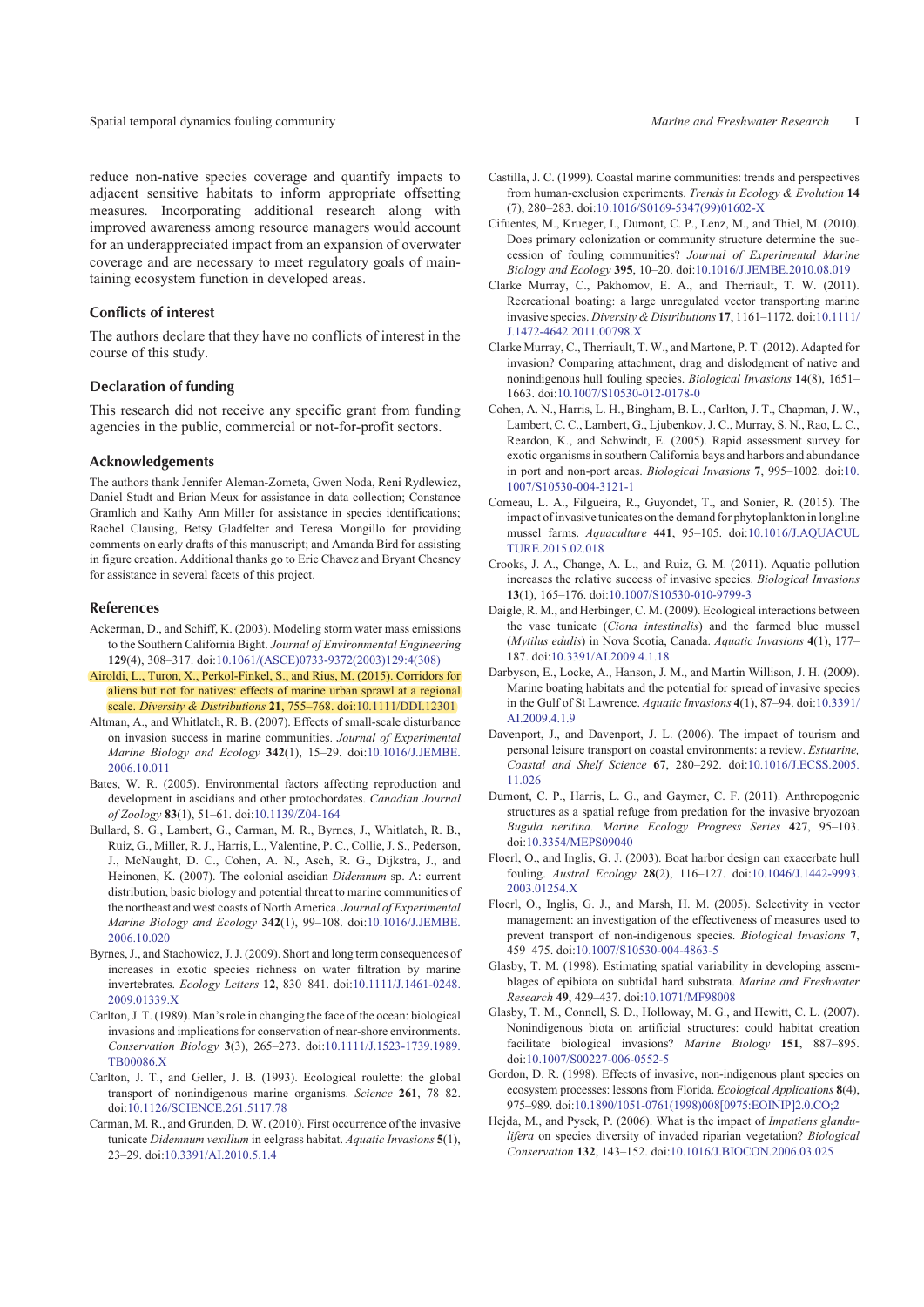- <span id="page-9-0"></span>Howes, S., Herbinger, C. M., Darnell, P., and Vercaemer, B. (2007). Spatial and temporal patterns of recruitment of the tunicate *Ciona intestinalis* on a mussel farm in Nova Scotia, Canada. *Journal of Experimental Marine Biology and Ecology* **342**, 85–92. doi[:10.1016/J.JEMBE.2006.10.018](http://dx.doi.org/10.1016/J.JEMBE.2006.10.018)
- Jewett, E. B., Hines, A. H., and Ruiz, G. M. (2005). Epifaunal disturbance by periodic low levels of dissolved oxygen: native vs. invasive species response. *Marine Ecology Progress Series* **304**, 31–44. doi:[10.3354/](http://dx.doi.org/10.3354/MEPS304031) [MEPS304031](http://dx.doi.org/10.3354/MEPS304031)
- Judge, M. L., and Craig, S. F. (1997). Positive flow dependence in the initial colonization of a fouling community: results from *in situ* water current manipulations. *Journal of Experimental Marine Biology and Ecology* **210**(2), 209–222. doi[:10.1016/S0022-0981\(96\)02691-3](http://dx.doi.org/10.1016/S0022-0981(96)02691-3)
- Kamer, K., Boyle, K. A., and Fong, P. (2001). Macroalgae bloom dynamics in a highly eutrophic southern California estuary. *Estuaries* **24**(4), 623– 635. doi[:10.2307/1353262](http://dx.doi.org/10.2307/1353262)
- Kanary, L., Locke, A., Watmough, J., Chassé, J., Bourque, D., and Nadeu, A. (2011). Predicting larval dispersal of the vase tunicate *Ciona intestinalis* in a Prince Edward Island estuary using a matrix population model. *Aquatic Invasions* **6**(4), 491–506. doi:[10.3391/AI.2011.6.4.14](http://dx.doi.org/10.3391/AI.2011.6.4.14)
- Keller, R. P., Lodge, D. M., and Finnoff, D. C. (2007). Risk assessment for invasive species produces net bioeconomic benefits. *Proceedings of the National Academy of Sciences of the United States of America* **104**(1), 203–207. doi[:10.1073/PNAS.0605787104](http://dx.doi.org/10.1073/PNAS.0605787104)
- Kohler, K. E., and Gill, S. E. (2006). Coral Point Count with Excel extensions (CPCe): a Visual Basic program for the determination of coral and substrate coverage using random point count methodology. *Computers & Geosciences* **32**(9), 1259–1269. doi:[10.1016/J.CAGEO.](http://dx.doi.org/10.1016/J.CAGEO.2005.11.009) [2005.11.009](http://dx.doi.org/10.1016/J.CAGEO.2005.11.009)
- Lambert, C. C., and Lambert, G. L. (1998). Non-indigenous ascidians in southern California harbors and marinas. *Marine Biology* **130**, 675–688. doi[:10.1007/S002270050289](http://dx.doi.org/10.1007/S002270050289)
- Lambert, C. C., and Lambert, G. L. (2003). Persistence and differential distribution of nonindigenous ascidians in harbors of the Southern California Bight. *Marine Ecology Progress Series* **259**, 145–161. doi[:10.3354/MEPS259145](http://dx.doi.org/10.3354/MEPS259145)
- Largier, J. L., Hollibaugh, J. T., and Smith, S. V. (1997). Seasonally hypersaline estuaries in Mediterranean-climate regions. *Estuarine, Coastal and Shelf Science* **45**, 789–797. doi[:10.1006/ECSS.1997.0279](http://dx.doi.org/10.1006/ECSS.1997.0279)
- Lenz, M., da Gama, B. A., Gerner, N. V., Gobin, J., Gröner, F., Harry, A., Jenkins, S. R., Kraufvelin, P., Mummelthei, C., Sareyka, J., Xavier, E. A., and Wahl, M. (2011). Non-native marine invertebrates are more tolerant towards environmental stress than taxonomically related species: results from a globally replicated study. *Environmental Research* **111**, 943–952. doi[:10.1016/J.ENVRES.2011.05.001](http://dx.doi.org/10.1016/J.ENVRES.2011.05.001)
- Lotze, H. K., Lenihan, H. S., Bourque, B. J., Bradbury, R. H., Cooke, R. G., Kay, M. C., Kidwell, S. M., Kirby, M. X., Peterson, C. H., and Jackson, J. B. C. (2006). Depletion, degradation, and recovery potential of estuaries and coastal seas. *Science* **312**, 1806–1809. doi:[10.1126/SCIENCE.](http://dx.doi.org/10.1126/SCIENCE.1128035) [1128035](http://dx.doi.org/10.1126/SCIENCE.1128035)
- Lutz-Collins, V., Ramsay, R., Quijón, P. A., and Davidson, J. (2009). Invasive tunicates fouling mussel lines: evidence of their impact on native tunicates and other epifaunal invertebrates. *Aquatic Invasions* **4** (1), 213–220. doi[:10.3391/AI.2009.4.1.22](http://dx.doi.org/10.3391/AI.2009.4.1.22)
- Manchester, S. J., and Bullock, J. M. (2000). The impacts of non-native species on UK biodiversity and the effectiveness of control. *Journal of Applied Ecology* **37**(5), 845–864. doi:[10.1046/J.1365-2664.2000.](http://dx.doi.org/10.1046/J.1365-2664.2000.00538.X) [00538.X](http://dx.doi.org/10.1046/J.1365-2664.2000.00538.X)
- Marshall, D. J., and Keough, M. J. (2003). Variation in the larval dispersal potential of non-feeding invertebrate larvae: the desperate larva hypothesis and larval size. *Marine Ecology Progress Series* **255**, 145–153. doi[:10.3354/MEPS255145](http://dx.doi.org/10.3354/MEPS255145)
- McLaughlin, K., Sutula, M., Busse, L., Anderson, S., Crooks, J., Dagit, R., Gibson, D., Johnston, K., and Stratton, L. (2014). A regional survey of the extent and magnitude of eutrophication in Mediterranean estuaries of

southern California, USA. *Estuaries and Coasts* **37**(2), 259–278. doi[:10.1007/S12237-013-9670-8](http://dx.doi.org/10.1007/S12237-013-9670-8)

- Miller, K. A., Engle, J. M., Uwai, S., and Kawai, H. (2007). First report of the Asian seaweed *Sargassum filicinum* Harvey (Fucales) in California, USA. *Biological Invasions* **9**, 609–613. doi[:10.1007/S10530-006-](http://dx.doi.org/10.1007/S10530-006-9060-2) [9060-2](http://dx.doi.org/10.1007/S10530-006-9060-2)
- National Marine Fisheries Service (2013). Essential fish habitat programmatic consultation for overwater structures between the National Oceanic and Atmospheric Administration's National Marine Fisheries Service and the United States Army Corps of Engineers, South Coast Branch, Los Angeles, CA, USA.
- National Marine Fisheries Service (2014). California Eelgrass Mitigation Policy. *Federal Register* **79**, 66360–66361.
- Nightingale, B., and Simenstad, C. A. (2001). 'Overwater Structures: Marine Issues. White Paper Research Project T1803, Task 35.' (Washington State Department of Transportation: Seattle, WA, USA.)
- Page, H. M., Dugan, J. E., Culver, C. S., and Hoesterey, J. C. (2006). Exotic invertebrate species on offshore oil platforms. *Marine Ecology Progress Series* **325**, 101–107. doi:[10.3354/MEPS325101](http://dx.doi.org/10.3354/MEPS325101)
- Pati, S. K., Rao, M. V., and Balaji, M. (2015). Spatial and temporal changes in biofouling community structure at Visakhapatnam Harbor, east coast of India. *Tropical Ecology* **56**(2), 139–154.
- Pernet, B., Barton, M., Fitzhugh, K., Harris, L. H., Lizárraga, D., Ohl, R., and Whitcraft, C. R. (2016). Establishment of the reef forming tubeworm *Ficopomatus enigmaticus* (Fauvel, 1923) (Annelida: Serpulidae) in southern California. *BioInvasions Records* **5**, 13–19. doi:[10.3391/BIR.](http://dx.doi.org/10.3391/BIR.2016.5.1.03) [2016.5.1.03](http://dx.doi.org/10.3391/BIR.2016.5.1.03)
- Pimental, D., Zuniga, R., and Morrison, D. (2005). Update on the environmental costs associated with alien-invasive species in the United States. *Ecological Economics* **52**(3), 272–288.
- Piola, R. F., and Johnston, E. L. (2006). Differential resistance to extended copper exposure in four introduced bryozoans. *Marine Ecology Progress Series* **311**, 103–114. doi:[10.3354/MEPS311103](http://dx.doi.org/10.3354/MEPS311103)
- Ritter, A., Wasson, K., Lonhart, S. I., Preisler, R. K., Woolfolk, A., Griffith, K. A., Connors, S., and Heiman, K. W. (2008). Ecological signatures of anthropogenically altered tidal exchange in estuarine ecolocations. *Estuaries and Coasts* **31**, 554–571. doi:[10.1007/S12237-008-9044-9](http://dx.doi.org/10.1007/S12237-008-9044-9)
- Ruesink, J. L., Feist, B. E., Harvey, C. J., Hong, J. S., Trimble, A. C., and Wisehart, L. M. (2006). Changes in productivity associated with four introduced species: ecosystem transformation of a 'pristine' estuary. *Marine Ecology Progress Series* **311**, 203–215. doi:[10.3354/](http://dx.doi.org/10.3354/MEPS311203) [MEPS311203](http://dx.doi.org/10.3354/MEPS311203)
- Ruiz, G. M., Freestone, A. L., Fofonoff, P. W., and Simkanin, C. (2009). Habitat distribution and heterogeneity in marine invasion dynamics: the importance of hard substrate and artificial structure. In 'Marine Hard Bottom Communities'. (Ed. M. Wahl.) pp. 321–332. (Springer.)
- Seabergh, W. C., and Outlaw, D. G. (1984). Los Angeles and Long Beach Harbors model study: numerical analysis of tidal circulation for the 2020 master plan. Final report, Government Accession Number AO-A145142, US Army Corps of Engineers, Los Angeles, CA, USA.
- Simkanin, C., Fofonoff, P. W., Larson, K., Lambert, G., Dijkstra, J. A., and Ruiz, G. M. (2016). Spatial and temporal dynamics of ascidian invasions in the continental United States and Alaska. *Marine Biology* **163**(7), 163. doi[:10.1007/S00227-016-2924-9](http://dx.doi.org/10.1007/S00227-016-2924-9)
- Stachowicz, J. J., Whitlatch, R. B., and Osman, R. W. (1999). Species diversity and invasion resistance in a marine ecosystem. *Science* **286** (5444), 1577–1579. doi[:10.1126/SCIENCE.286.5444.1577](http://dx.doi.org/10.1126/SCIENCE.286.5444.1577)
- Stachowicz, J. J., Fried, H., Osman, R. W., and Whitlatch, R. B. (2002). Biodiversity, invasion resistance and marine ecosystem function: reconciling pattern and process. *Ecology* **83**, 2575–2590. doi[:10.1890/0012-](http://dx.doi.org/10.1890/0012-9658(2002)083[2575:BIRAME]2.0.CO;2) [9658\(2002\)083\[2575:BIRAME\]2.0.CO;2](http://dx.doi.org/10.1890/0012-9658(2002)083[2575:BIRAME]2.0.CO;2)
- Sutherland, J. P. (1978). Functional roles of *Schizoporella* and *Styela* in the fouling community at Beaufort, North Carolina. *Ecology* **59**(2), 257– 264. doi[:10.2307/1936371](http://dx.doi.org/10.2307/1936371)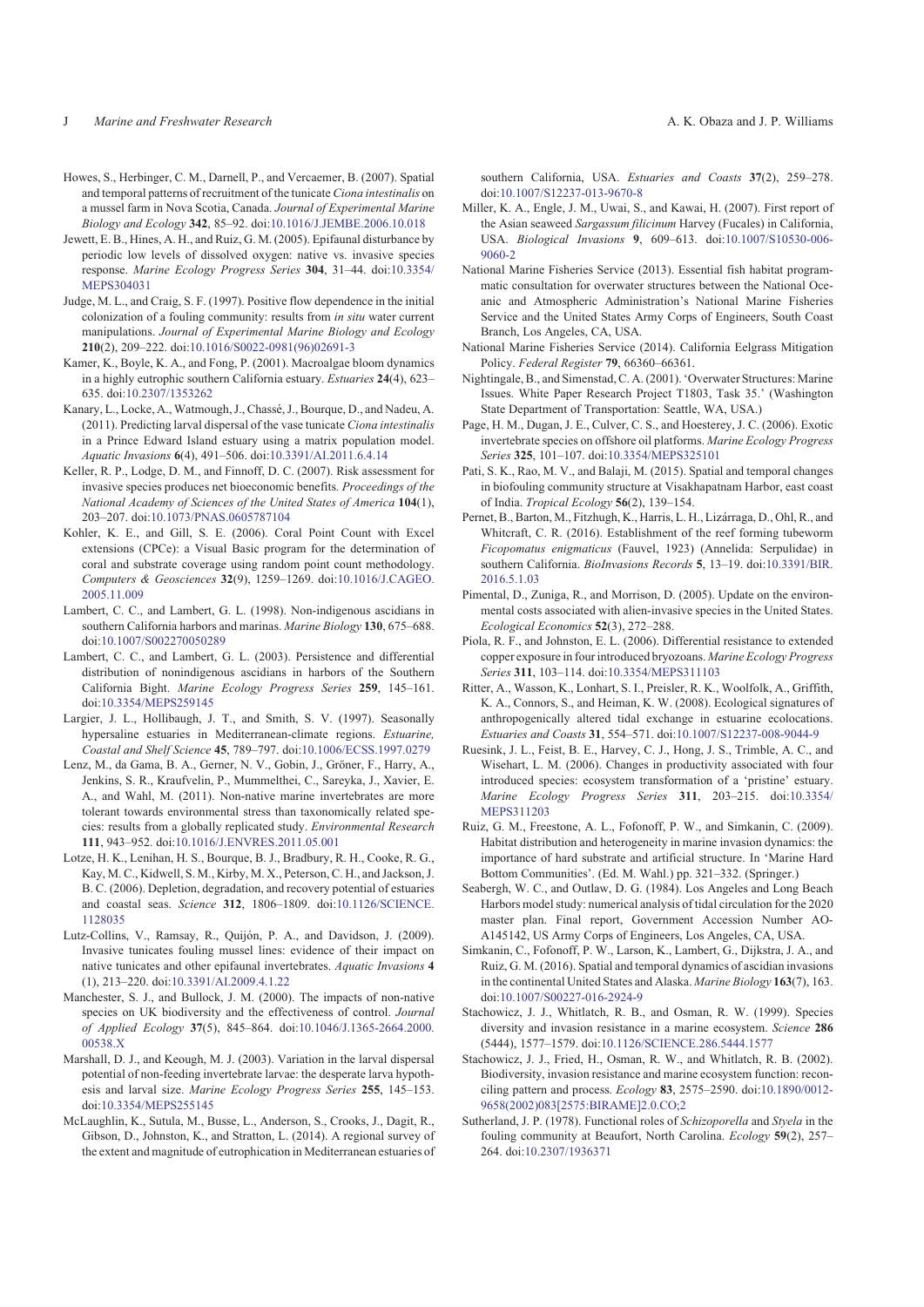<span id="page-10-0"></span>Spatial temporal dynamics fouling community *Marine and Freshwater Research* K

- Sutherland, J. P., and Karlson, R. H. (1977). Development and stability of the fouling community at Beaufort, North Carolina.*Ecological Monographs* **47**, 425–446. doi[:10.2307/1942176](http://dx.doi.org/10.2307/1942176)
- Svensson, J. R., and Marshall, D. J. (2015). Limiting resources in sessile locations: food enhances diversity and growth of suspension feeders despite available space. *Ecology* **96**(3), 819–827. doi[:10.1890/14-0665.1](http://dx.doi.org/10.1890/14-0665.1)
- Thom, R. M., Williams, G. W., and Diefenderfer, H. L. (2005). Balancing the need to develop coastal areas with the desire for an ecologically functioning coastal environment: is net ecosystem improvement possible? *Restoration Ecology* **13**(1), 193–203. doi:[10.1111/J.1526-100X.](http://dx.doi.org/10.1111/J.1526-100X.2005.00024.X) [2005.00024.X](http://dx.doi.org/10.1111/J.1526-100X.2005.00024.X)
- Thom, R. M., Southard, S. L., Borde, A. B., and Stoltz, P. (2008). Light requirements for growth and survival of eelgrass (*Zostera marina* L.) in Pacific Northwest (USA) estuaries. *Estuaries and Coasts* **31**, 969–980. doi[:10.1007/S12237-008-9082-3](http://dx.doi.org/10.1007/S12237-008-9082-3)
- Tyrrell, M. C., and Byers, J. E. (2007). Do artificial substrates favor nonindigenous fouling species over native species? *Journal of Experimental Marine Biology and Ecology* **342**, 54–60. doi:[10.1016/J.JEMBE.](http://dx.doi.org/10.1016/J.JEMBE.2006.10.014) [2006.10.014](http://dx.doi.org/10.1016/J.JEMBE.2006.10.014)
- Vieira, E. A., Flores, A. A. V., and Dias, G. M. (2018). Current conditions and colonization history assymetrically shape the organization of shallow sessile communities after simulated state shifts. *Marine Environmental Research* **133**, 24–31. doi:[10.1016/J.MARENVRES.](http://dx.doi.org/10.1016/J.MARENVRES.2017.11.005) [2017.11.005](http://dx.doi.org/10.1016/J.MARENVRES.2017.11.005)
- Wasson, K., Fenn, K., and Pearse, J. S. (2005). Habitat differences in marine invasions of central California. *Biological Invasions* **7**(6), 935–948. doi[:10.1007/S10530-004-2995-2](http://dx.doi.org/10.1007/S10530-004-2995-2)
- Whalen, M. A., and Stachowicz, J. J. (2017). Suspension feeder diversity enhances community filtration rates in different flow environments. *Marine Ecology Progress Series* **570**, 1–13. doi[:10.3354/MEPS12133](http://dx.doi.org/10.3354/MEPS12133)
- Wilcove, D. S., Rothstein, D., Dubow, J., Phillips, A., and Losos, E. (1998). Quantifying threats to imperiled species in the United States. *Bioscience* **48**(8), 607–615. doi[:10.2307/1313420](http://dx.doi.org/10.2307/1313420)
- Worcester, S. E. (1994). Adult rafting versus larval swimming: dispersal and recruitment of a botryllid ascidian on eelgrass. *Marine Biology* **121**(2), 309–317. doi[:10.1007/BF00346739](http://dx.doi.org/10.1007/BF00346739)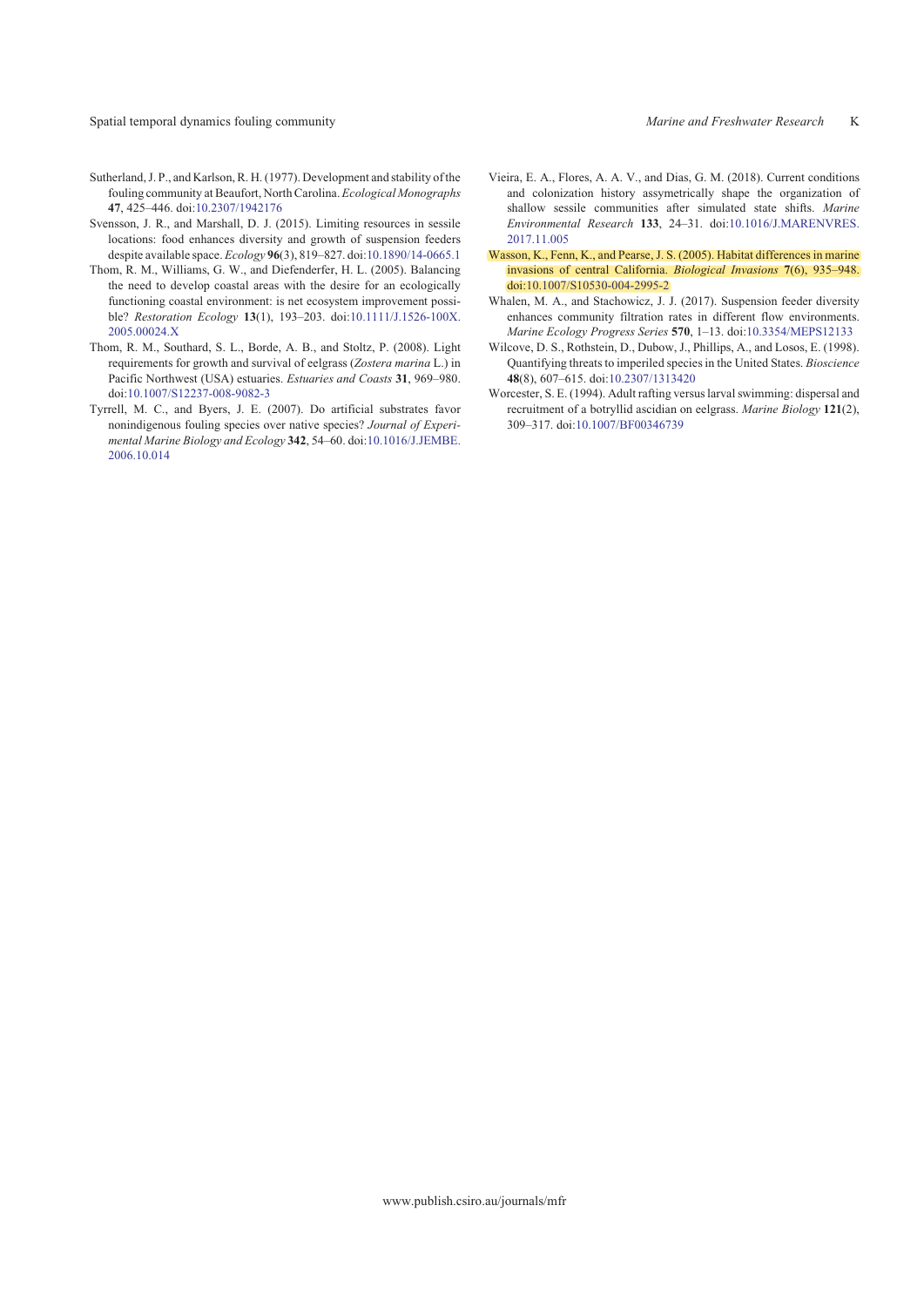| Fisherman's Cove; OH, Oceanside Harbor; MBO, Mission Bay outer bay; MBI, Mission Bay inner bay; SDBO, San Diego Bay outer bay; SDBI, San Diego Bay inner bay |             |             |     |     |      |             |      |             |              |       |            |     |     |     |                       |   |                  |     |     |             |      |
|--------------------------------------------------------------------------------------------------------------------------------------------------------------|-------------|-------------|-----|-----|------|-------------|------|-------------|--------------|-------|------------|-----|-----|-----|-----------------------|---|------------------|-----|-----|-------------|------|
| Species                                                                                                                                                      | <b>SBHO</b> | <b>THES</b> | VHO | VHI | CHIO | <b>CIHI</b> | MDRO | <b>MDRI</b> | <b>POLAO</b> | POLAI | <b>ABO</b> | ABI | HHO | HHI | ΒI<br>NB <sub>O</sub> |   | ЭH<br><b>BFC</b> | MВO | MВI | <b>OBCS</b> | SDBI |
| Aiptasia californica                                                                                                                                         |             |             |     |     |      | ×           |      |             |              |       |            |     |     |     |                       |   |                  |     |     |             | ×    |
| Anthopleura sola                                                                                                                                             | ×           |             |     |     | ×    |             |      |             |              |       |            |     |     |     |                       | × |                  |     |     |             |      |
| Aplidium sp.                                                                                                                                                 | ×           | ×           |     |     |      |             |      |             |              |       |            |     |     |     |                       |   |                  |     |     |             |      |
| Ascidia ceratodes                                                                                                                                            |             |             |     |     |      |             |      |             | ×            |       |            |     |     |     |                       |   |                  |     |     |             |      |
| Ascidia zara                                                                                                                                                 |             |             |     |     |      |             |      |             | ×            |       |            |     |     |     |                       |   |                  |     |     |             |      |
| Astrangia lajollaensis                                                                                                                                       |             | ×           |     |     |      |             |      |             |              |       |            |     |     |     |                       |   |                  |     |     |             |      |
| Balanus glandula                                                                                                                                             |             |             |     |     | ×    |             |      |             |              |       |            |     |     |     |                       |   | ×                |     |     |             |      |
| <b>Botrylloides</b> diegensis                                                                                                                                | ×           | ×           | ×   | ×   | ×    | ×           | ×    | ×           | ×            | ×     |            |     | ×   | ×   | ×                     |   | ×                | ×   |     | ×           | ×    |
| <b>Botrylloides</b> giganteum                                                                                                                                |             |             |     |     |      | ×           |      |             |              |       |            |     |     |     |                       |   |                  |     |     |             |      |
| Botrylloides perspicuum                                                                                                                                      |             |             | ×   |     |      |             | ×    | ×           |              | ×     |            |     | ×   | ×   |                       |   |                  | ×   |     |             |      |
| Botrylloides violaceous                                                                                                                                      | ×           |             | ×   |     |      | ×           | ×    | ×           | ×            | ×     |            | ×   |     |     | ×                     |   |                  | ×   |     | ×           |      |
| Botryllus schlosseri                                                                                                                                         |             |             | ×   |     | ×    | ×           | ×    | ×           | ×            |       |            | ×   |     |     |                       |   |                  | ×   |     |             |      |
| <b>Bugula</b> neritina                                                                                                                                       |             |             | ×   |     |      |             | ×    |             | ×            |       | ×          |     | ×   |     | ×                     |   | ×<br>×           |     |     | ×           | ×    |
| Celloporaria brunnea                                                                                                                                         | ×           | ×           | ×   |     | ×    |             | ×    | ×           |              |       |            |     |     |     |                       |   | ×<br>×           |     |     | ×           |      |
| Ciona spp.                                                                                                                                                   |             |             |     |     |      | ×           | ×    | ×           | ×            | ×     | ×          | ×   |     | ×   |                       |   |                  | ×   |     |             | ×    |
| Clathria prolifera                                                                                                                                           |             |             |     |     |      |             |      |             |              |       |            |     |     |     | ×                     |   |                  |     | ×   |             |      |
| Colpomenia sinuosa                                                                                                                                           |             |             |     | ×   |      |             |      |             |              |       |            | ×   | ×   |     |                       |   | ×                |     |     |             | ×    |
| Corallina sp.                                                                                                                                                |             |             |     |     |      |             |      |             | ×            |       |            |     |     |     |                       |   |                  |     |     |             |      |
| Corynactis californica                                                                                                                                       | ×           | ×           |     |     |      |             |      |             |              |       |            |     |     |     |                       |   |                  |     |     |             |      |
| Crassostrea gigas                                                                                                                                            |             |             |     |     |      |             |      |             |              |       |            |     |     |     | ×                     |   |                  |     |     |             | ×    |
| Crustose coralline algae                                                                                                                                     |             |             | ×   |     |      |             |      |             |              |       |            |     |     |     |                       |   |                  |     |     |             |      |
| Cryptosula pallasiana                                                                                                                                        |             |             |     |     |      |             |      |             | ×            |       |            |     |     |     |                       |   |                  |     |     |             |      |
| Dictyota sp.                                                                                                                                                 |             |             |     |     |      |             | ×    | ×           |              |       |            |     | ×   |     |                       |   | ×                |     |     | ×           | ×    |
| Diplosoma listerianum                                                                                                                                        | ×           | ×           | ×   |     | ×    | ×           | ×    | ×           | ×            | ×     | ×          | ×   |     |     | ×                     |   | ×                | ×   |     |             | ×    |
| Ectopleura crocea                                                                                                                                            |             |             |     |     |      |             |      |             |              |       |            |     | ×   |     |                       |   |                  |     |     |             |      |
| Eudistyla sp.                                                                                                                                                |             |             |     |     |      |             |      |             |              | ×     |            |     |     |     |                       |   |                  |     |     |             |      |

Appendix 1. This table describes the locations of each species found during the study Appendix 1. This table describes the locations of each species found during the study

<span id="page-11-0"></span>Harbor outer bay, CHH, Chamel Islands Harbor inner bay; MDRO, Marina del Rey outer bay; MDRI, Marina del Rey inner bay; POLAO, Port of Los Ángeles outer bay; POLAI, Port of Los Ángeles inner bay;<br>ABO, Alamitos Bay outer ba Location abbreviations are as follows: SBHO, Santa Barbara Harbor outer bay; SBHI, Santa Barbor inner bay; VHO, Ventura Harbor outer bay; VHI, Ventura Harbor inner bay; CIHO, Channel Islands Location abbreviations are as follows: SBHO, Santa Barbara Harbor outer bay; SBHI, Santa Barbara Harbor inner bay; VHO, Ventura Harbor outer bay; VHI, Ventura Harbor inner bay; CIHO, Channel Islands ABO, Alamitos Bay outer bay; ABI, Alamitos Bay inner bay; HHO, Huntington Harbor outer bay; HHI, Huntington Harbor inner bay; NBO, Newport Bay outer bay; NBI, Newport Bay inner bay; BFC, Big Harbor outer bay; CIHI, Channel Islands Harbor inner bay; MDRO, Marina del Rey outer bay; MDRI, Marina del Rey inner bay; POLAO, Port of Los Angeles outer bay; POLAI, Port of Los Angeles inner bay;